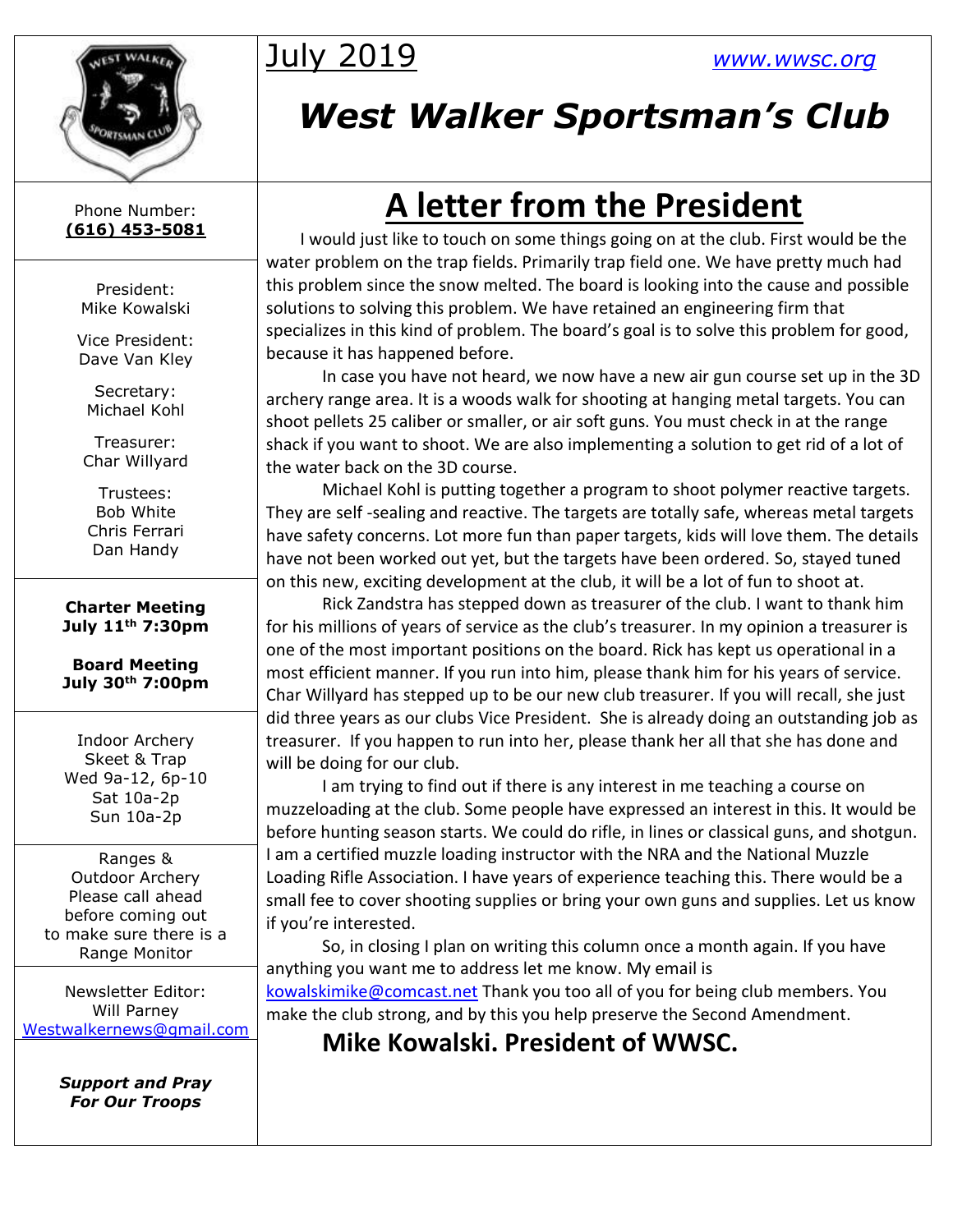### **Friends of West Walker Sportsman's Club a 501 (c) (3) non-profit organization.**

**The Friends of West Walker Sportsman's Club aka FOWWSC organization has been established as approved by unanimous vote of the Board of Directors for West Walker Sportsman's Club aka WWSC in January 2018.** 

**FOWWSC was officially granted the non-profit 501c3 status with a TAX ID # by the State of Michigan in 2013 to allow tax deductible donations to all those that wish to contribute to the organization. The purpose of such would be to raise funds on a tax favorable basis, apply for grants, and solicit contributions that will be tax deductible from individuals, big and small businesses, and manage bequests through wills and trusts, etc.**

**FOWWSC officers are: Chair - Jim Rosin, Treasurer – Rich Vander Meer, Secretary – Denny Fuller, and Directors – Troy Potter, Tom Myers, and Pat Murray. The committee will meet as needed, or a minimum of twice per year.** 

### **FOWWSC Mission Statement:**

*"The mission of FOWWSC is to introduce, educate and promote conservation of our natural resources with emphasis on the outdoor sports of hunting, fishing, archery, shooting and wildlife habitat management to the youth, women, and physically challenged of Michigan".*

**100% of any contribution supports our mission as the Board of Directors (officers) are voluntary and receives no compensation from FOWWSC or WWSC.**

**Annually FOWWSC Officers send out donation request letters to businesses and organizations in the State and locally to help off-set rising costs for the WWSC annual Sportsman's Banquet held in March.** 

**Notice to all WWSC Charter, Associate Members and others reading this newsletter:**

**Anyone wishing to donate to Friends of West Walker Sportsman's Club as a tax deduction and/or promotion for the mission described above please notify: Jim Rosin 616-250-0395 or [jimrosin@comcast.net](mailto:jimrosin@comcast.net) Rich Vander Meer 616-292-0681 [rlvandermeer@comcast.net](mailto:rlvandermeer@comcast.net)**

**We will forward a receipt to you for the tax deduction.**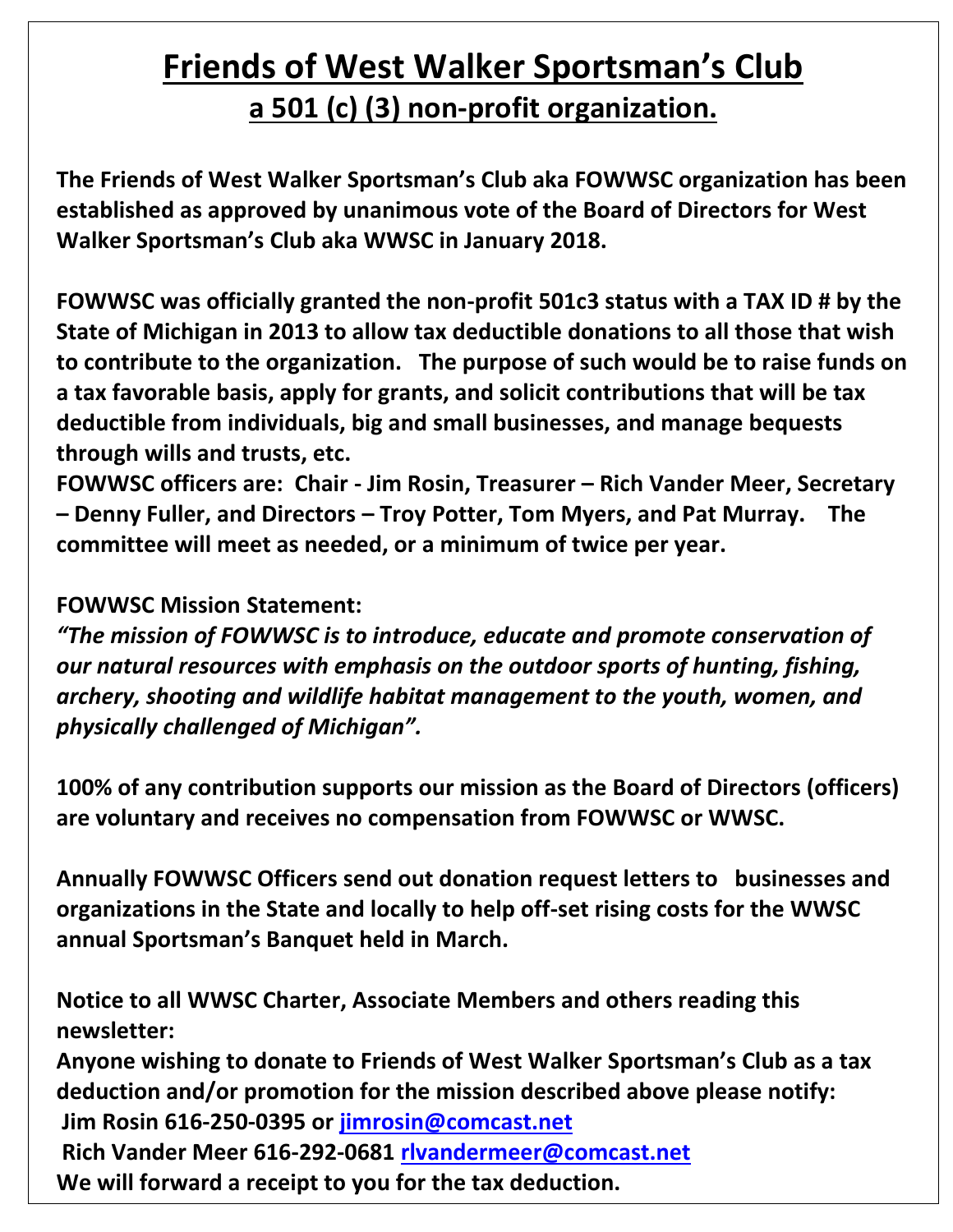### **Archery Instruction Certification Classes**

WWSC has been investing significant resources towards our Archery Programs and Ranges over the last couple of years. We would like to continue to expand both youth and adult lesson opportunities to our membership and community to further grow our Archery programs by expanding the number of Certified Archery Instructors available to help lead and develop these programs.

WWSC will be hosting an archery instruction certification opportunity the weekend of  $8/3 \& 8/4$  from 9:00-5:00 each day in the classroom located between the Rifle & Pistol ranges. This class will give participants the opportunity to become a USA Archery Certified Level 1 or Level 2 Instructor at the completion of the course. The cost of the course will be \$100 for the Level 1 Certification and  $$100 + USA$  Archery Membership + Background Check thru USA Archery (Approximately \$75 for both). You do not need to be a Level 1 instructor to be certified as a Level 2. \$100 deposit for materials will be required by July 15th for both Level 1 & Level 2.

See<https://www.usarchery.org/coaches/become-a-coach> for more details. The Level 1 class will be held on Saturday 8/3 and the Level 2 Class is both Saturday & Sunday. Level 1 participants are encouraged (but not required) attend both days.

Contact Jerry Schondelmayer for additional information or to reserve a spot. Jerry Schondelmayer USA Archery Level 3 NTS Coach 616-836-0025 [jerry\\_schondelmayer@yahoo.com](mailto:jerry_schondelmayer@yahoo.com)

### **3D Archery League**

WWSC will be hosting a 5week 3D League starting in August for participants to get ready for the fall bowhunting seasons. The Archery committee does not have all of the details finalized but we wanted to communicate this in the July Newsletter, so membership was aware. Below are our tentative plans:

When:

- **Aug 12, 16, 26 & Sept 9**
- **Fun shoot & Cookout/Banquet on Sept 16**

Shooting Classes:

- **Youth, Green Stake, any archery equipment allowed**
- **Traditional, Green Stake, any recurve or longbow allowed**
- **Bowhunter, Red Stake, any archery equipment allowed**
- **Advanced Bowhunter, White Stake, any archery equipment allowed**

Details:

- **Scoring (10, 8, 5 & 0)**
- **Rangefinders OK**
- **NO CROSSBOWS**
- **NO BROADHEADS OR PRACTICE BROADHEADS**

We will have the details finalized in the August Newsletter. The emphasis will be on fun and comradery more than detailed scoring, equipment rules and trophies.

Jerry Schondelmayer USA Archery Level 3 NTS Coach 616-836-0025 [jerry\\_schondelmayer@yahoo.com](mailto:jerry_schondelmayer@yahoo.com)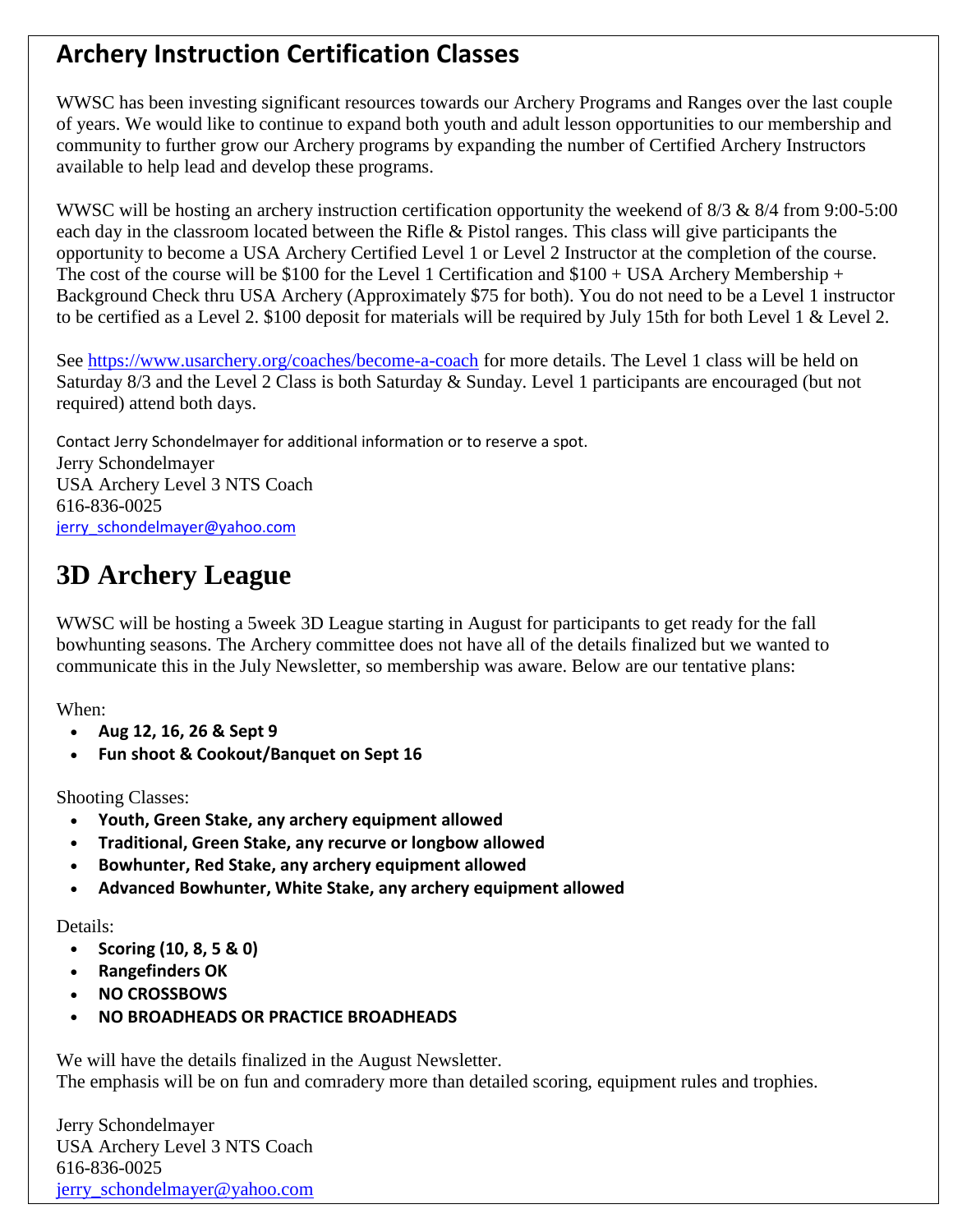### **Follow up for Surfing Summer**

We had real summer weather for our Surfing Summer Fun Shoot. It was wonderful. Michael Kohl and Jay Braxmaier were in heavy competition for first place. They both wanted to add to their duck collection. Michael Kohl took the prize. Third Place went to Wyland Gibbs.

My thanks to Micheal Kohl for acting as RSO. Everybody pitched in the set up and clean up for the meal. the help and support are really appreciated.

Submitted by: *Gloria Vonderheide*





Bring your pistols and 50

rounds

(All 3 D targets.)

All calibers welcome.

Iron sites only please.

Round nose only.



After the shoot, join us at the club house for a free dinner, awards, games and prizes.

No need to pre pay, but food and prizes will be purchased, so take your reservation seriously. Sign up at club house or range office or

call range office 453-5081 or Gloria Vonderheide 454-7454 g\_vonderheide@yahoo.com SIGN UP DEADLINE: SUNDAYJULY 14, 2019

**DINNER MENU** BUILD YOUR OWN SUB, CHIPS, FRUIT, DESSERT

### **News from the shotgun desk**

Spring League is over with the following results:

*Skeet 12 gauge* Matt Preisner 1st place Matt Geldersma 2nd place

*Skeet 28 gauge* Rick Zandstra 1st place

Mike Kamps 2nd place

*Skeet 410 bore* David Tagg 1st place Dave Boomstra 2nd place

*Trap* Dave Bigelow 1st place Terry Westedt 2nd place

*Wobble Trap* Mike Kamps 1st place David Tagg 2nd place

There were 29 entries. Everyone had a blast! More fun shoots are in the making. Watch your newsletter.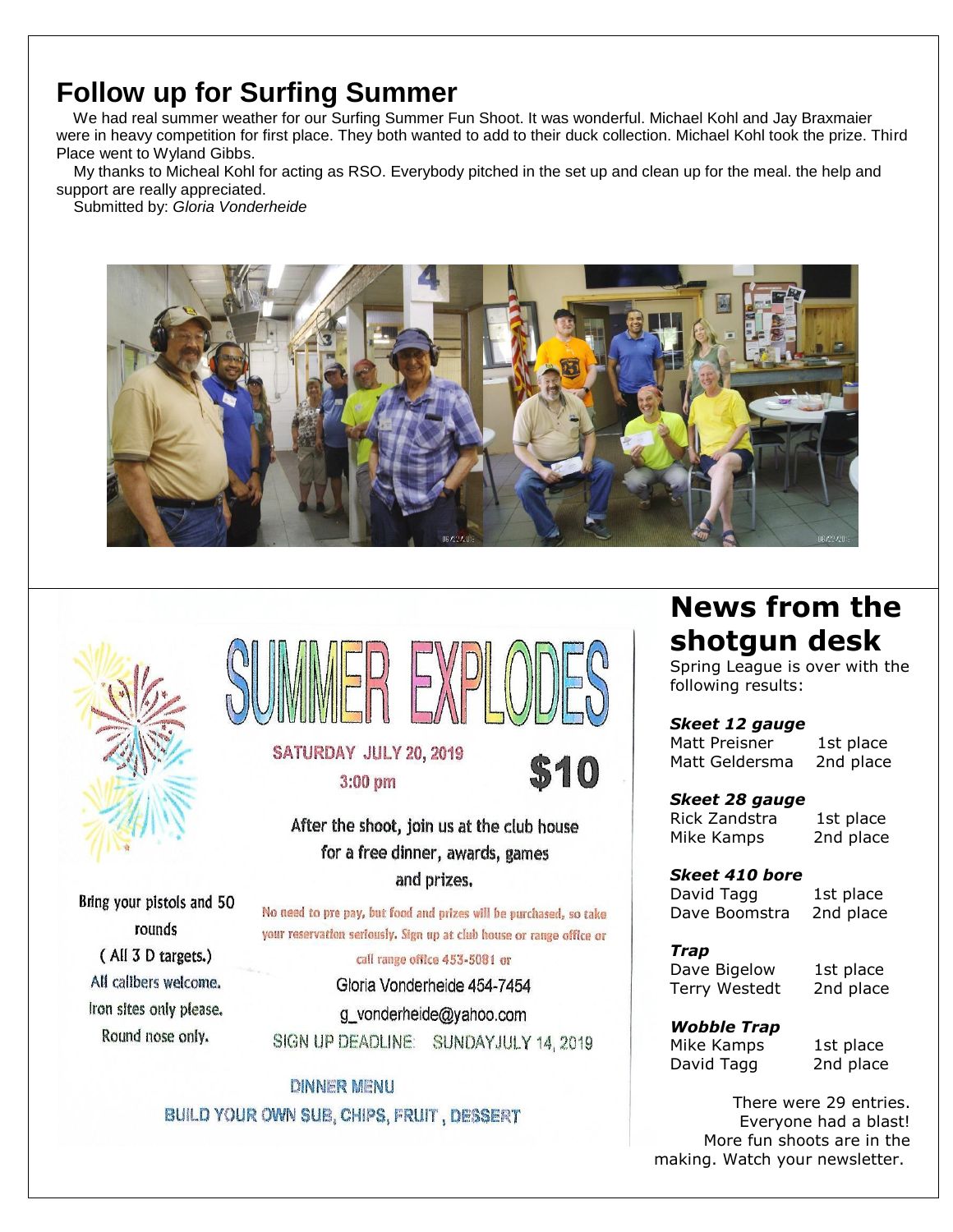

### **WEST WALKER**

# **SHOTGUN SPECIAL EVENT**

# **\*\*SKEET- Pump gun\*\***

*(Shoot any Gauge)*

**FUN SHOOT - best 3 scores**

**Shoot as many lines as you want**

**Saturday, July 13 or Sunday, July 14**

# **2- Man TEAMS – (blind draw)**

**Drawing occurs at 2:00 pm Sunday Entry Cost: \$6.00 – per shooter –** *plus regular line fees*

### **The Team with Highest combined scores will be the winners**

**Each participant records best 3 lines of Skeet- (shoot on either or both days) Prize money based on less than 12 shooters – 1 team winner 12 or more shooters - 2 team winners 60/40 share Ties will be settled by reverse long run. Prize winnings applied to your shoot card.**

# **Sign-up sheets on clubhouse east window** *COME JOIN THE FUN*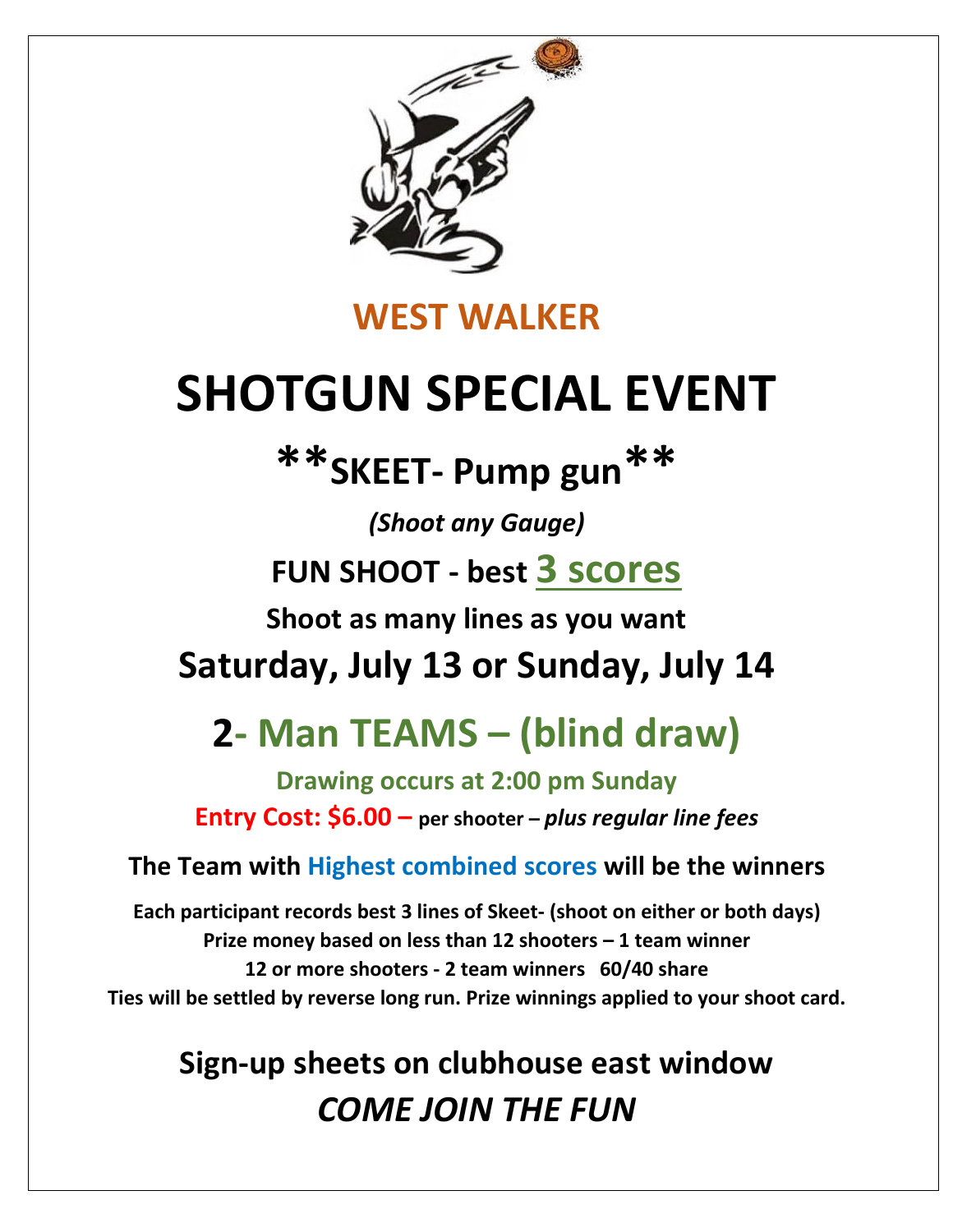# *CLASSIFIED ADS*

Ruger Single Six Commemorative 1953 to 2003 stamped on the barrel, convertible .22LR, and .22 Magnum cylinders, 4.5 in barrel, dark blue, like new with papers and original plastic storage case, walnut grips, only fired 6 cartridges in the LR cylinder. Comes with Buckminster .22 belt and holster / \$500.00 / purchase permit required.

New - unopened four-pound container of 700X powder, / \$65.00

(4) Carlson =12 gauge, extended, Invector Plus choke tubes. (1)-Skt, (1)-Skt, (1) - Imp. Cyl. - and (1)- Lt. Modified for backbored barrels. \$65.00 for all four

Winchester Select Energy Sporting 12 gauge O/U, 32-inch ported back-bored 60/40 barrels with center bead, an adjustable trigger, 15-inch LOP, unique checkering, and a Schnabel forend, has a Graco adjustable butt plate, with seven FNH extended choke tubes and the original case with the owner's manual. \$1400.00 **Call or see Mike Simcik / Spring Lake, MI. 616-844-5358**

1942 Mosin Nagant 91/30 in very good condition with all matching stamped serial numbers \$250

1925 Mosin Nagant 91/30 ex-dragoon five line in very good condition with all matching stamped serial numbers \$300

A22 Savage 22lr semi auto in like new condition \$200

**Contact info: Chet Lampen [firelamp55@yahoo.com](mailto:firelamp55@yahoo.com) or 616 540 7072**

Highest technology gun from Tracking Point. Make yourself a marksman in one day with this Tracking Point 750. Original price was \$13,500. Shot very few times. Will sell for \$9000 firm. Has Wi-Fi, tracks targets moving at 15 mph, shoots automatically when the mathematically equation is correct. Comes with hard case, battery charger, extra batteries and 100 shells. **Call Dave Agema at 616-534-5141**

**ADS WILL ONLY RUN ONE MONTH ADS ARE POSTED BY MEMBERS ONLY SPORTING ITEMS ONLY PREFERED METHOD OF CONTACT NO PICTURES [WESTWALKERNEWS@GMAIL.COM](mailto:WESTWALKERNEWS@GMAIL.COM)**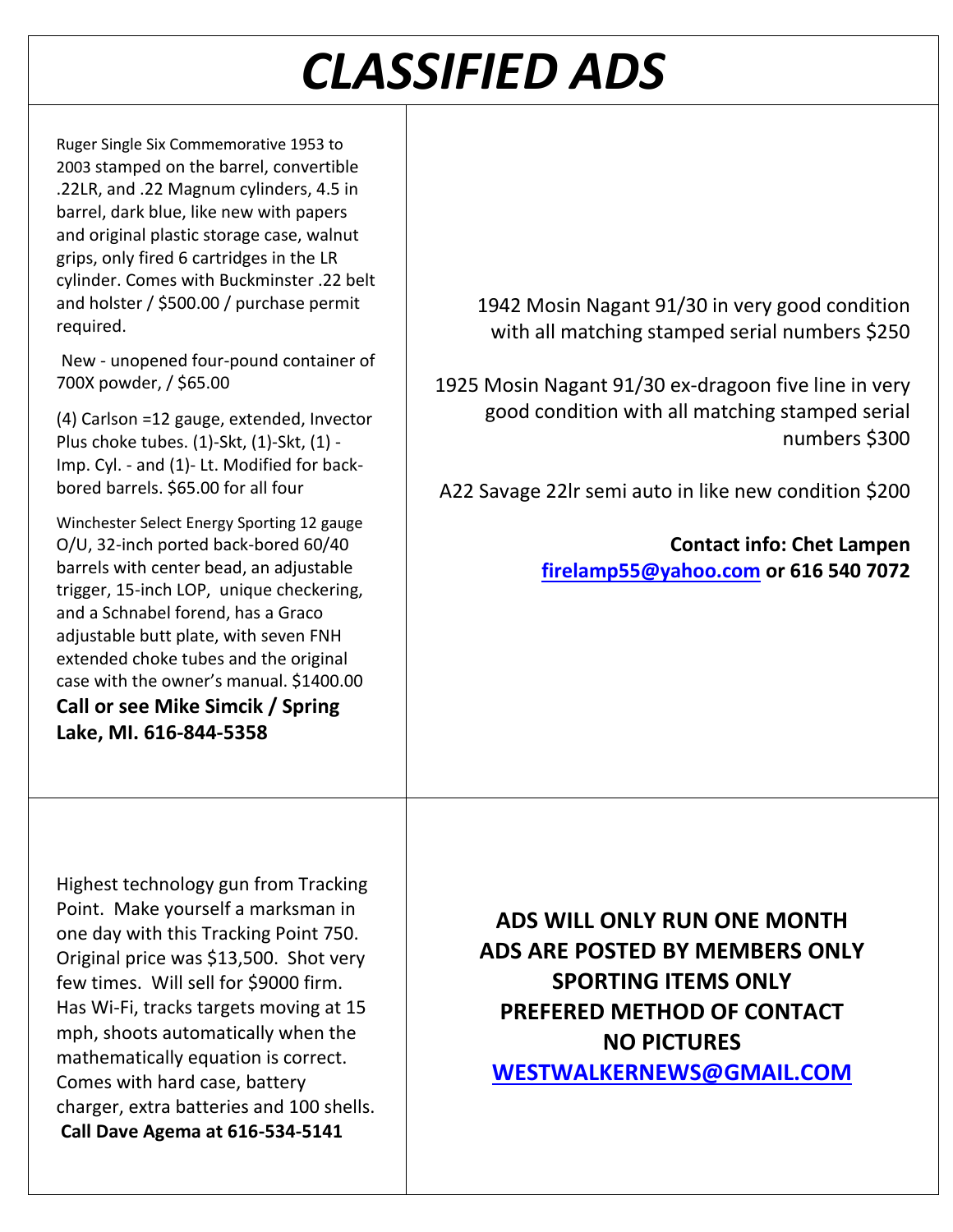### **TOMMYGUNS TRAINING:**

Tom O'Brien Chief Range Safety Officer, Instructor

> Classes available in west Michigan for: CPL Range Safety Officer Introduction to the handgun Family firearm safety

616-920-1701 tommygunsmi@gmail.com http://TommygunsTraining.com

**Did You Know that WWSC is a non-profit organization that is run by Charter Members who volunteer their time? We are always looking for good people who are interested in becoming Charter Members to help us keep this club open. If you are interested, please speak with any Charter Member for more information**

### **Like us on Facebook**



### **Click the icon**

#### **July [Ra](https://creativecommons.org/licenses/by-sa/3.0/)nge Hours**

**hours vary month to month\* July 1 – 15 Mon – Sat: 9:00am – 7:30pm Sundays: 10am - 7:30pm July 16-28 Mon – Sat: 9:00 – 7:30pm Sundays 10am-7:30pm [Link for range rules](http://www.wwsc.org/img/ranges/RangeRules.pdf)**

#### **DUE TO STAFFING SHORTAGE THE RANGE WILL BE CLOSED THE FOLLOWING DATE AND TIMES;**

FRIDAY JULY  $5^{TH}$  2:15 - 7:30PM SATURDAY JULY  $13<sup>TH</sup> 2:15 - 7:30PM$ FRIDAY JULY  $19<sup>TH</sup> 2:15 - 7:30PM$ SATURDAY JULY  $20^{TH}$  2:15 – 7:30PM TUESDAY JULY  $23^{RD}$  9AM - 2:15PM SATURDAY JULY  $27<sup>TH</sup> 2:15 - 7:30PM$ TUESDAY JULY  $30^{TH}$  9AM - 2:15PM

**If you are already a monitor and are able to volunteer for one of these spots,** 

**please contact [WWSCRANGECOMITTEE@GMAIL.COM](mailto:WWSCRANGECOMITTEE@GMAIL.COM)**

| <b>2019 Big Gun Raffle Winners</b> |                                                       |                           |      |  |  |  |  |
|------------------------------------|-------------------------------------------------------|---------------------------|------|--|--|--|--|
| Jan                                | <b>Ruger LCR 9mm</b>                                  | <b>Mitch Farran</b>       | #145 |  |  |  |  |
| <b>Feb</b>                         | T/C Impact 50cal Muzzleloader Camo w/ scope package   | <b>Tom Meyers</b>         | #147 |  |  |  |  |
| Mar                                | <b>Springfield XDE 9mm pkg</b>                        | <b>Charles Porte</b>      | #202 |  |  |  |  |
| Apr                                | <b>CZ 455 Tactical 22LR</b>                           | <b>Robert Scarborough</b> | #172 |  |  |  |  |
| May                                | Ruger Security-9 9mm Luger & Ruger EC9s 9mm Luger (2) | <b>Mark Boguszewski</b>   | #224 |  |  |  |  |
| Jun                                | <b>Ruger AR-556 5.56 NATO</b>                         | Jason Wojciakowski        | #4   |  |  |  |  |
| Jul                                | Glock 19X 9mm                                         |                           |      |  |  |  |  |
| Aug                                | Beretta A300 Outlander Synthetic 12g                  |                           |      |  |  |  |  |
| <b>Sep</b>                         | <b>Springfield XDM 9mm</b>                            |                           |      |  |  |  |  |
| Oct                                | <b>Beretta A300 Outlander Sporting 12g</b>            |                           |      |  |  |  |  |
| <b>Nov</b>                         | Springfield 1911 Range Officer .45 ACP                |                           |      |  |  |  |  |
| <b>Dec</b>                         | Savage Model 12 Long Range 6.5 Creedmoor              |                           |      |  |  |  |  |